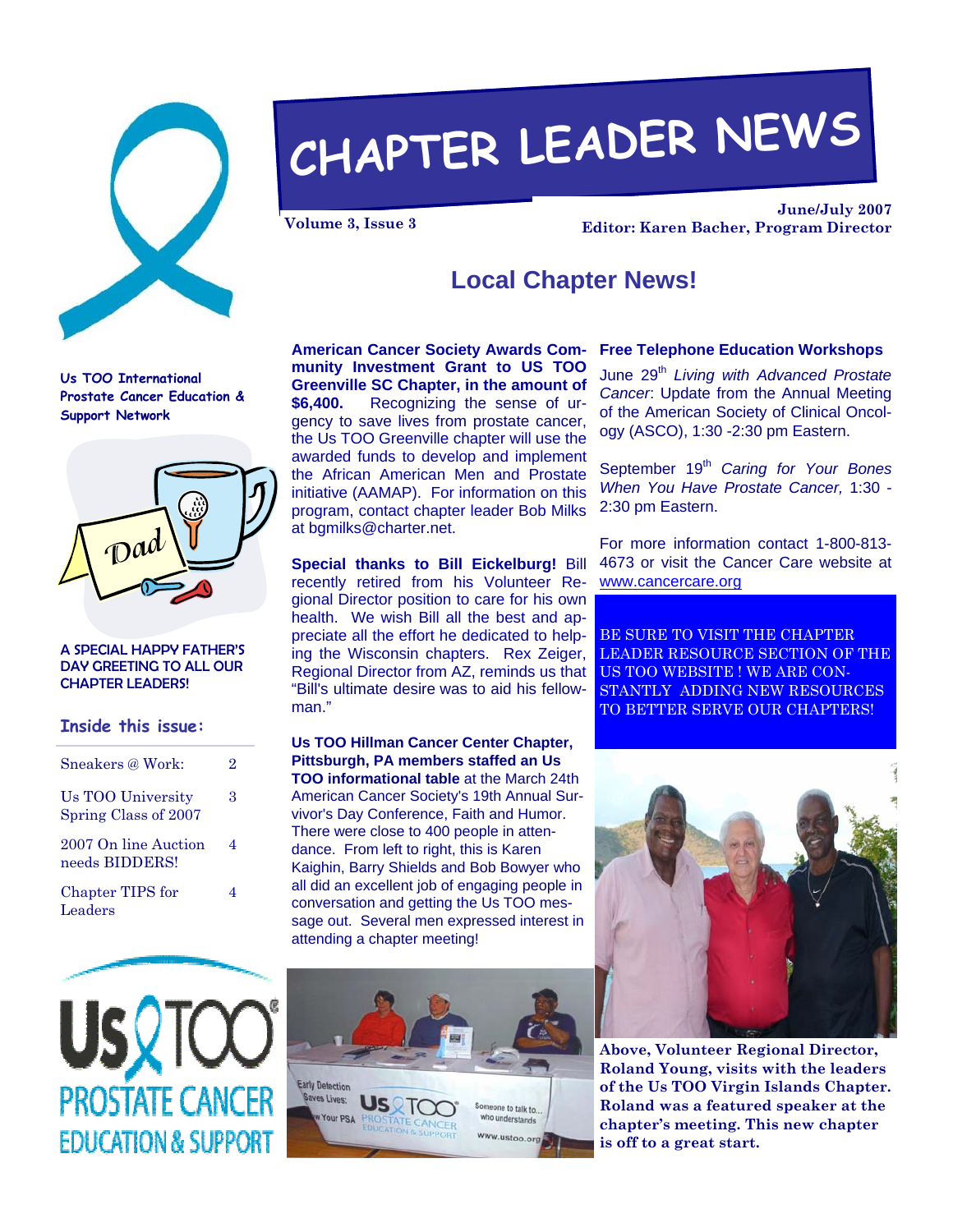## Sneakers@Work : Special Thanks

**We would like to thank all of the Us TOO International Chapters who will be participating in Sneakers@Work Day on Friday, June 15th, 2007: Us TOO Chapter - Mobile, Alabama** 

**Us TOO Anchorage Chapter - Anchorage, Alaska Sun Lakes Us TOO Chapter - Chandler, Arizona Sun City West Us TOO Chapter - Sun City West, Arizona Silicon Valley Us TOO Chapter - Mountain View, California Us TOO Wellington Regional Medical Center Chapter - West Palm Beach, Florida Us TOO Greater Quad Cities Prostate Cancer Support Group - Moline, Illinois Wichita, Kansas Chapter - Wichita, Kansas Pioneer Valley Prostate Cancer Support Group - Sunderland, Massachusetts Us TOO Traverse City, Michigan Chapter - Traverse City, Michigan Us TOO Royal Oak, Michigan Chapter - Royal Oak, Michigan Us TOO New Prague–Queen of Peace - New Prague, Minnesota Us TOO St. Cloud - St. Cloud, Minnesota Us TOO Mather Hospital Chapter - Port Jefferson, New York Newburg, New York Us TOO Chapter - Newburgh, New York Us TOO Kenny Ellenburg Chapter of Stanley County - Albermarle, North Carolina Us TOO (Presbyterian) Charlotte - Charlotte, North Carolina Us TOO Prostate Cancer Support Group of Wake County - Raleigh, North Carolina Wilmington Prostate Cancer Support Group - Wilmington, North Carolina Us TOO Bryn Mawr Hospital - Bryn Mawr, Pennsylvania Orangeburg Us TOO - Orangeburg, South Carolina Us TOO Midland Prostate Cancer Support Group - Columbia, South Carolina Us T OO Charleston, South Carolina Chapter - Charleston, South Carolina Us TOO Harvey Floyd Chapter - Greenville, South Carolina Us TOO Gibbs Regional Cancer Center - Greenville, South Carolina Spartanburg, Us TOO - Spartanburg, South Carolina Us TOO McAllen - McAllen, Texas Us TOO St. Thomas U.S. Virgin Islands - St. Thomas, Virgin Islands Us TOO INOVA Alexandria Hospital - Alexandria, Virginia Us TOO Westminster-Potomac - Lake Ridge, Virginia Fairfax, Virginia Chapter of Us TOO - Fairfax, Virginia Olympia Us TOO Chapter - Olympia, Washington Seattle Us TOO Chapter - Seattle, Washington Tacoma Us TOO Prostate Cancer Support Group - Tacoma, Washington Us TOO Zablocki VA Center - Milwaukee, Wisconsin**



THE DAY FOR NATIONAL PROSTATE CANCER AWARENESS & ACTION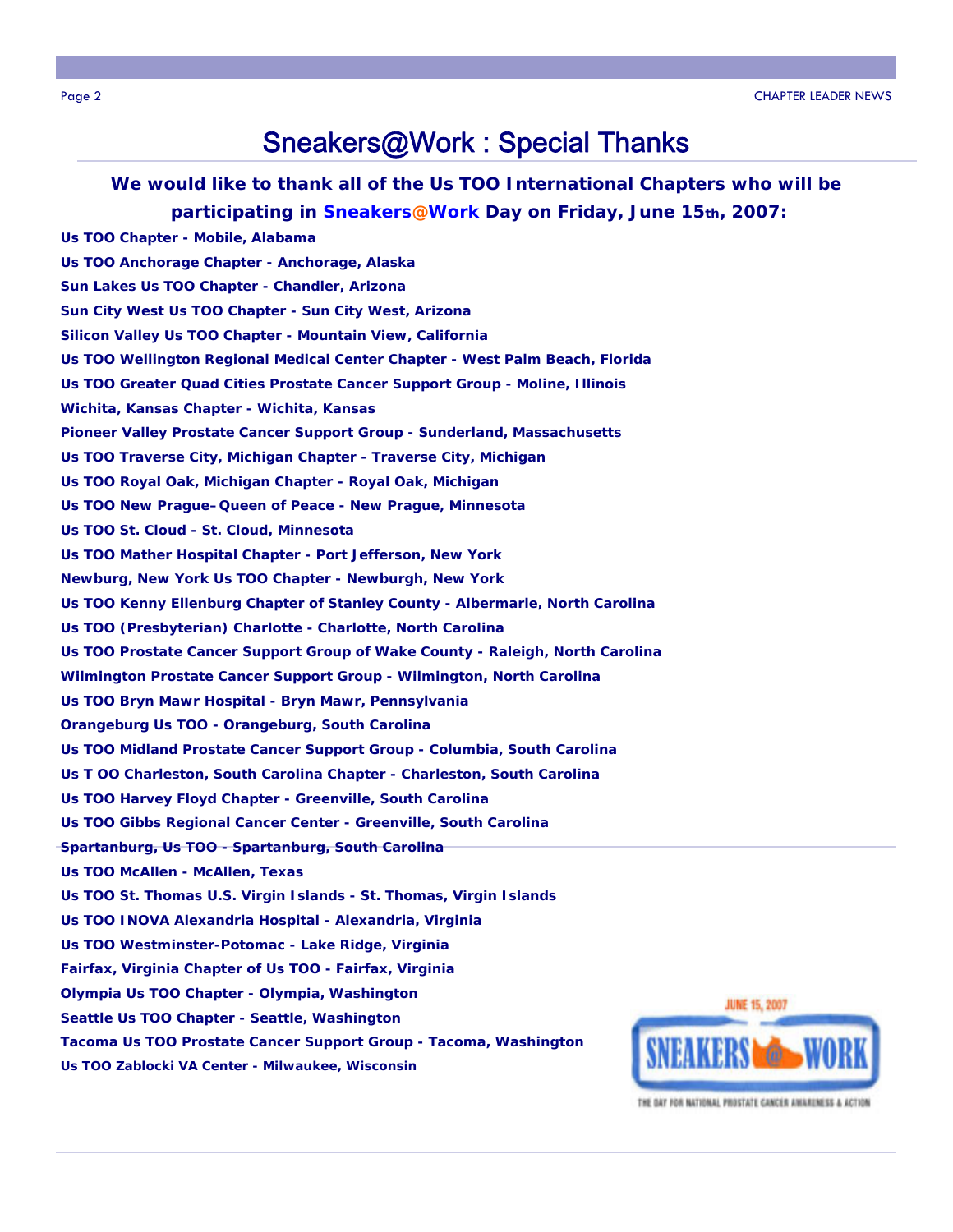# **Us TOO University Proud to Announce Second Class of Graduates!**



"Us TOO U2" - Us TOO University in Austin, Texas, co-hosted by Us TOO South Austin Chapter, a grand success! Special thanks to Chapter Leader Mike Jones.

Nearly fifty motivated support group leaders gathered in Austin, Texas on May-11-12 for a two-day educational event called **Us TOO University**. This was the second event of its kind further signifying Us TOO International's unwavering commitment to the volunteer chapter leaders,

those on the front line of prostate cancer. In attendance were men and women, young and young-atheart, medical professionals, and lay people too.

In keeping with Us TOO University's motto, *Learn. Laugh. Lead.,* participants were provided with timely and useful information, they had a terrific time, and returned home better prepared to confidently **lead**. Us TOO University was designed to equip Us TOO's support group network for today and the future. The food was terrific, the fellowship created fast and firm friendships, and the information was invaluable.

This "Us TOO U" event was designed for men and women, young and young-at-heart, medical professionals, and lay people too. The weekend featured two events in one:

*Friday:* On Friday evening there was a community-wide symposium drawing nearly two hundred people. This event called *Living Well with Prostate Cancer*, featured vendor exhibits, great food, music, and eleven speakers covering a variety of topics.

*Saturday*: The volunteer training workshop held on Saturday featured a wide variety of topics to give support group leaders the tools and information to move confidently and successfully into the future. The curriculum featured nine diverse sessions taught by staff, Board members, regional directors and outside professionals.

#### **MARK YOUR CALENDAR FOR THE NEXT Us TOO UNIVERSITY EVENT! November 2-3, 2007 Chicago, Illinois.**

*Watch your email/mail for further details later this summer*.

Chapter leaders, if you have not already attended, be sure to come to Chicago. If you have attended Us TOO University, be sure to bring or send your future chapter leaders to Chicago. This is the best tool available today for training current and future leaders.